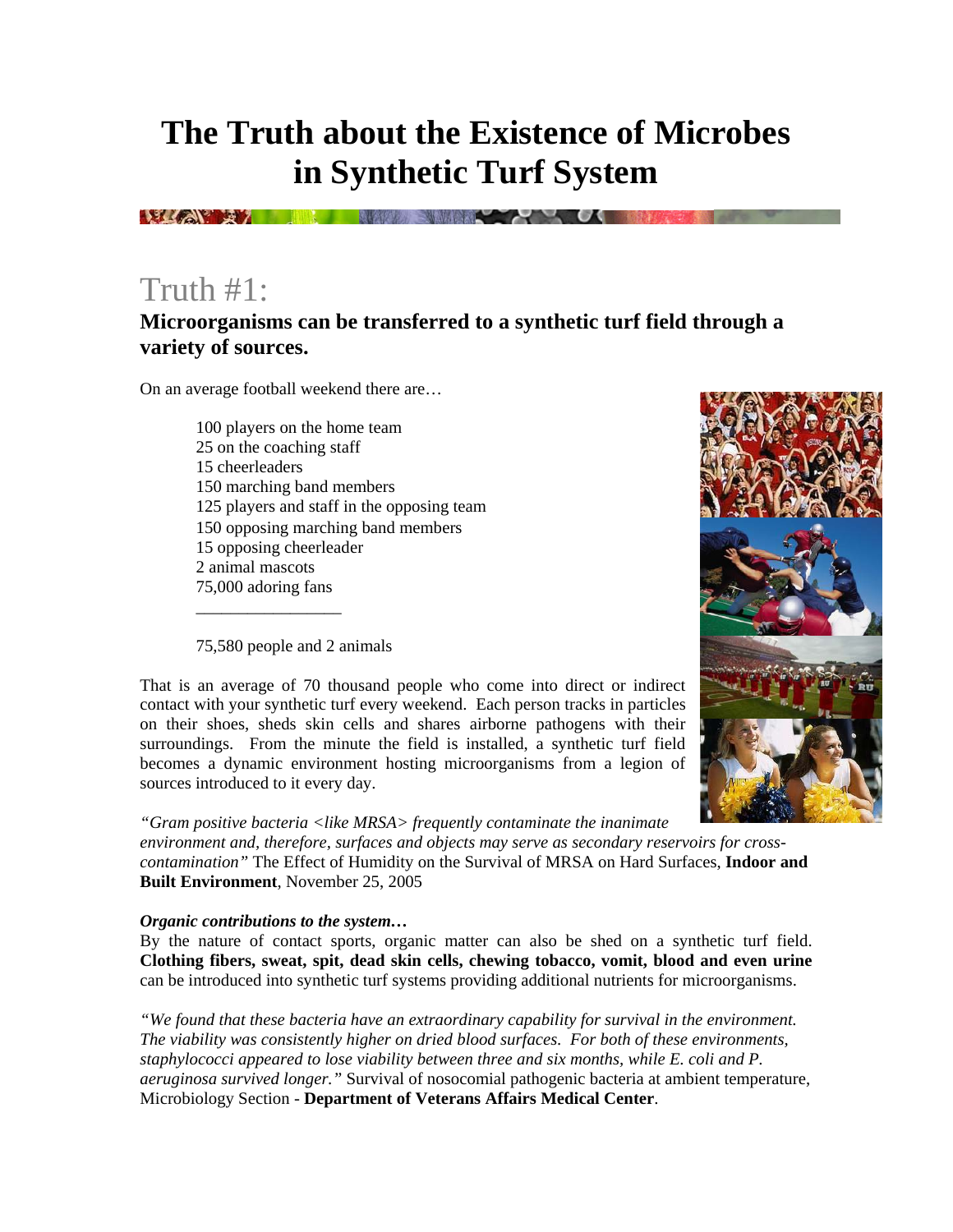## Truth #2:

### **Indoor and outdoor synthetic turf systems can sustain microbial life.**



In order for microbes to exist they need four things:

1) Light - sunlight or indoor lighting

- 2) Moisture sweat, rain, humidity
- 3) Nutrients organic matter including dead skin cells \*\**The average human sheds 1 million skin cells a day*

#### **4) A Receptive Surface**

Synthetic Turf Systems – like locker rooms and wrestling mats - act as the receptive surface for microbes. Beneficial and harmful microorganisms can live in synthetic turf systems; introduced from other environments via the people who use the field, animals or simple airborne transmission.

*"Experiments have demonstrated that MRSA can persist for long periods of time on surfaces, furnishings and sterile foods packaging, paper and foil in health-care settings, therefore measures that reduce its survival time on surfaces are worthy of consideration in the development of risk control strategies."* The Effect of Humidity on the Survival of MRSA on Hard Surfaces**, Indoor and Built Environment**, November 25, 2005

## Truth #3:

#### **Weather won't eliminate microorganisms from surfaces.**

Microorganisms can survive and reproduce in extreme weather conditions including near boiling water and extreme cold. Rain does not sanitize a surface.



"*According to Clare Edelmayer, the infection control coordinator at Doylestown Hospital. Rain wouldn't be enough to get rid of the bacteria either, only if, Edelmayer said, 'it rained with disinfectant.'"* **Philly Burbs** – April 30, 2006

In fact, despite the hot sun, desert sands are great hosts for microbial life, according to a **Duke University** study published January 9, 2006. "*The arid desert is a teeming microbial Amazon. Their first ever continental-scale genetic survey of soil bacteria revealed that the primary factor that seems to govern the diversity of soil bacteria is soil pH. Thus acidic coils of the tropical forests harbor fewer bacterial species than the neutral soils of deserts."*

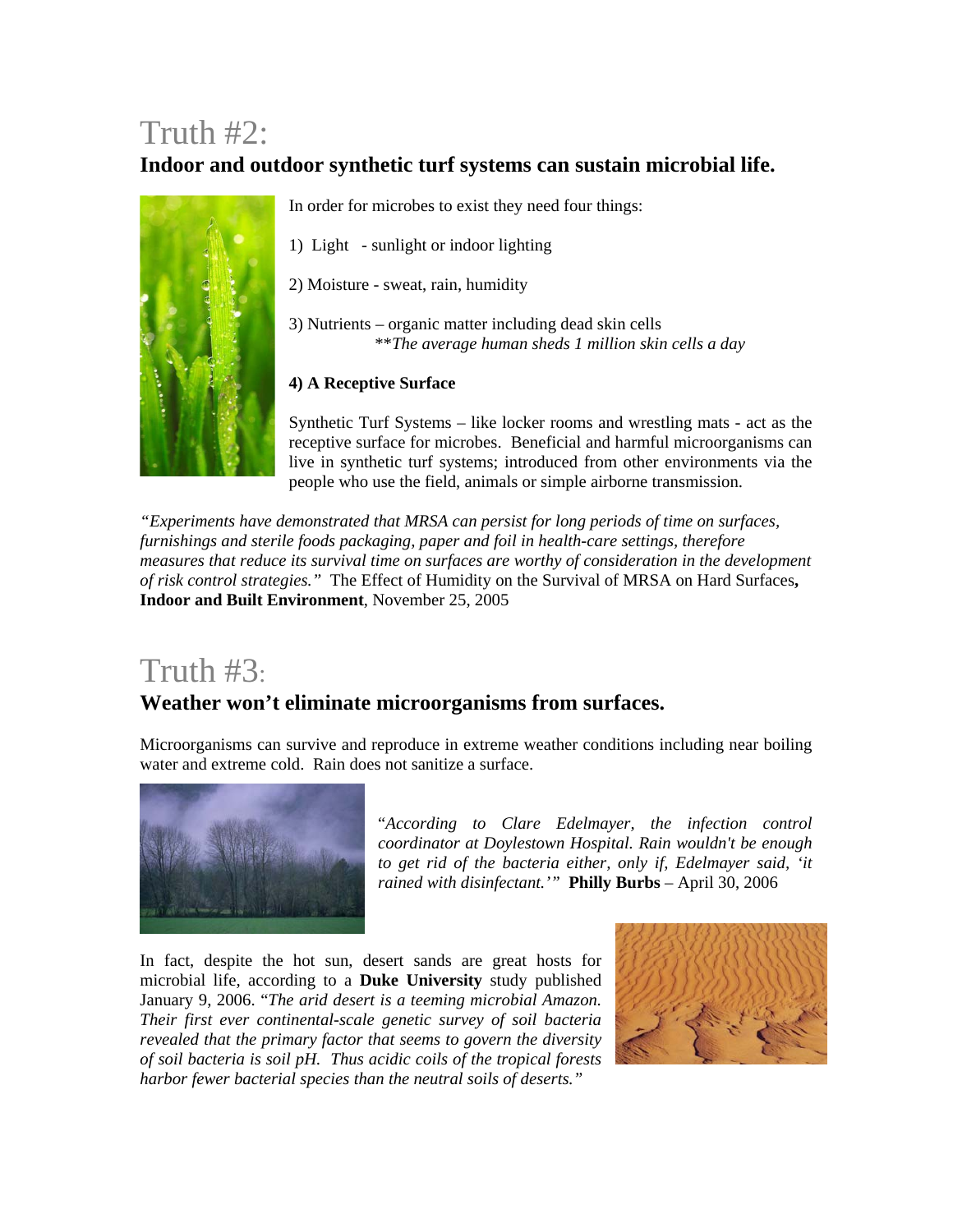## Truth #4:

#### **The MRSA bacteria can survive for days, even weeks on surfaces.**

"*Bacteria can remain in a synthetic surface for as long as three hours — about the average length of a football game — according to Clare Edelmayer, the infection control coordinator at Doylestown Hospital." Philly Burbs* - April 30, 2006

*Methicillin-resistant staphylococcus aureus* "*is a hardy bug. The bacterium likes to grow* 

*in warm, moist areas of the human body, such as the nose and armpit or groin. It can linger on the skin without causing infection, waiting to enter through a cut or an abrasion. Unlike many other germs, it can also survive hours, possibly days on inanimate objects such as towels.*" *LA Times* – February 26, 2006



*"All staphylococci tested survived for at least 1 day on all fabrics and plastics. Staphylococcal viability was longest on polyester (1 to 56 days) and on polyethylene plastic (22 to >90 days)."* Survival of Enterococci and Staphylococci on Hospital Fabrics and Plastic, **Journal of Clinical Microbiology**, February, 2000

The Department of Pharmacy at the **Yamaguchi University Hospital** conducted a study of Survival of methicillin-resistant Staphylococcus aureus (MRSA) on naturally contaminated dry mops in October, 1996. It found that *"MRSA disseminated by patients over the environment can survive for several weeks on dry mops."* 

## Truth  $# 5$ :

Extreme temperatures are not an effective disinfecting strategy.

There are many commonly held myths that staph can be killed by normal hot or cold temperatures. However, research demonstrates the abilities for this hardy bug to endure through both extreme heat and cold.



In the study, "Survival of Salmonella typhirmurium and Staphylococcus aureus in eggs cooked by different methods" it was found that *"it took 12 minutes of boiling to destroy Staph aureus. Scrambling for 1 min at 74° C (165° F) was required for the complete destruction of S. typhimurium and 2 min at 78°C (172° F) for Staph aureus." (Poultry Science, July 1983)* 

*"In the production of Bulgarian sour milk Staph aureus was shown to be viable, remaining active for seven days at 2° (35.6° F) to 6° C (42.8°F)."* sited in the **Bulgarian**, "Development and resistance of staphylococci in Bulgaricus milk" 1976.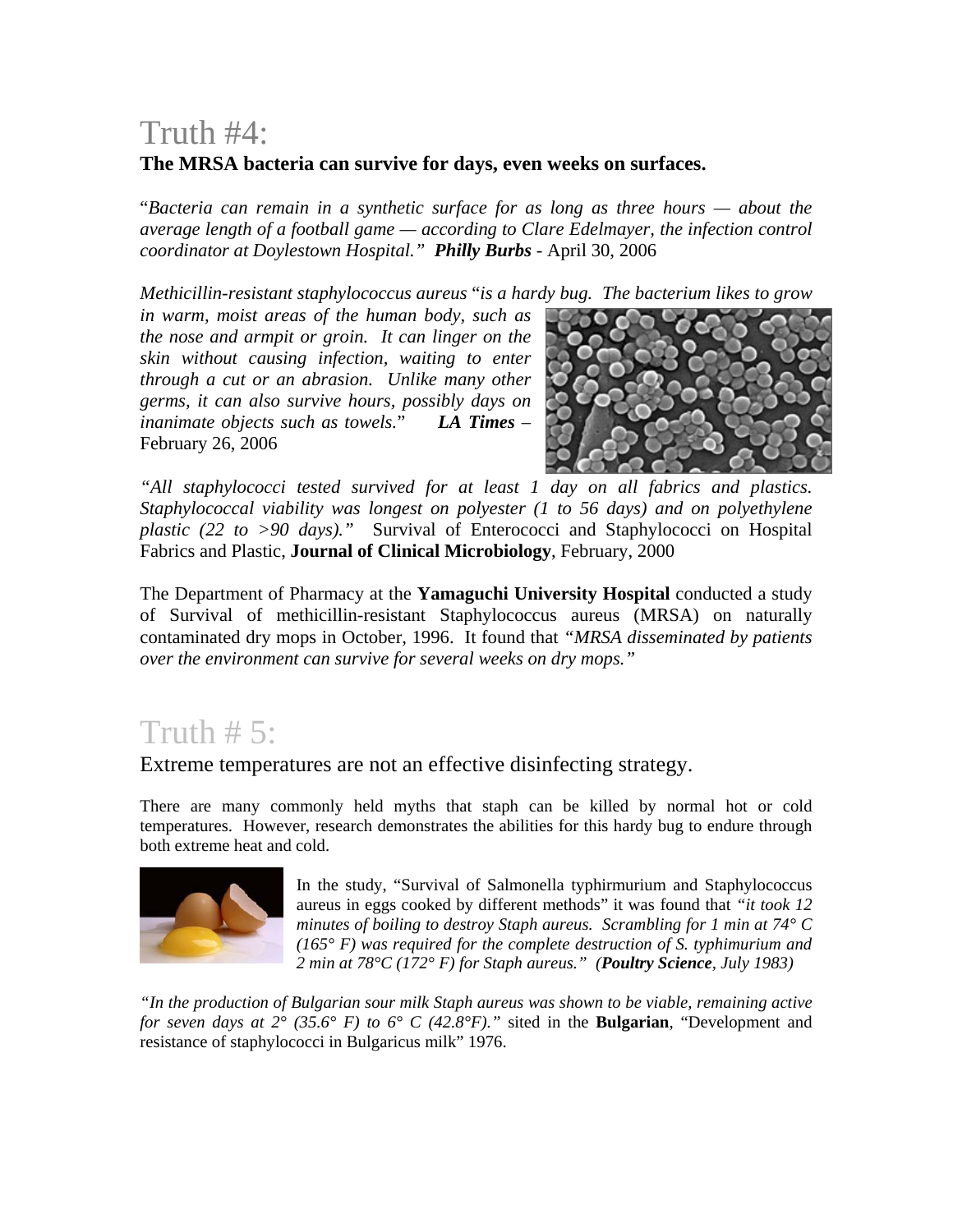### Truth #6:

**High contact sports increase chances for skin abrasions and tissue damage – entry points for MRSA and other harmful bacteria**.



"*Even more alarming, resistant bacteria are breaking out to infect healthy people outside the hospital ward…the staph super strain that almost killed young Jewaun Smith didn't come from a hospital visit at all, doctors believe. He probably picked it up beforehand, and it was even more virulent than the hospital version. This same staph bug has rippled through the National Football League, infecting muscular limbs skinned by artificial turf.*" **Forbes**, June 19, 2006

In a **New England Journal of Medicine** study "A Clone of Methicillin-Resistant Staphylococcus aureus among Professional Football Players" February 3, 2005 it found that *"One important player-level factor was skin abrasions, or turf burns. All MRSA skin abscesses developed at sites of turf burns on areas of the skin not* 

*covered by a uniform. These abrasions were usually left uncovered, and when combined with frequent skin-to-skin contact throughout the football season, probably constituted both the source and the vehicle for transmission."*

*"Players who sustained turf burns have a risk of infection that was 7 times higher than for players without turf burns,"* according to a study of college football players conducted by **Clinical Infection Diseases**, April 2004.

### Truth #7:

#### **Microorganisms can affect the functionality a synthetic turf system.**



Synthetic turf systems can be negatively affected by a variety of bacteria, fungi and molds. In extreme cases, these microorganisms can form bio-films in the infill. These bio-films settle in the infill and inhibiting drainage from the field. This becomes a vicious cycle since the increased moisture in the infill leads to even better breading conditions for more microorganisms.

There are also cosmetic problems caused by various molds and bacteria like odors and stains. Odor causing bacteria can also cause fields to have a pungent smell which is unpleasant for the athletes, coaches and fans. Over time, some microorganisms can also cause staining and discoloration of the turf.